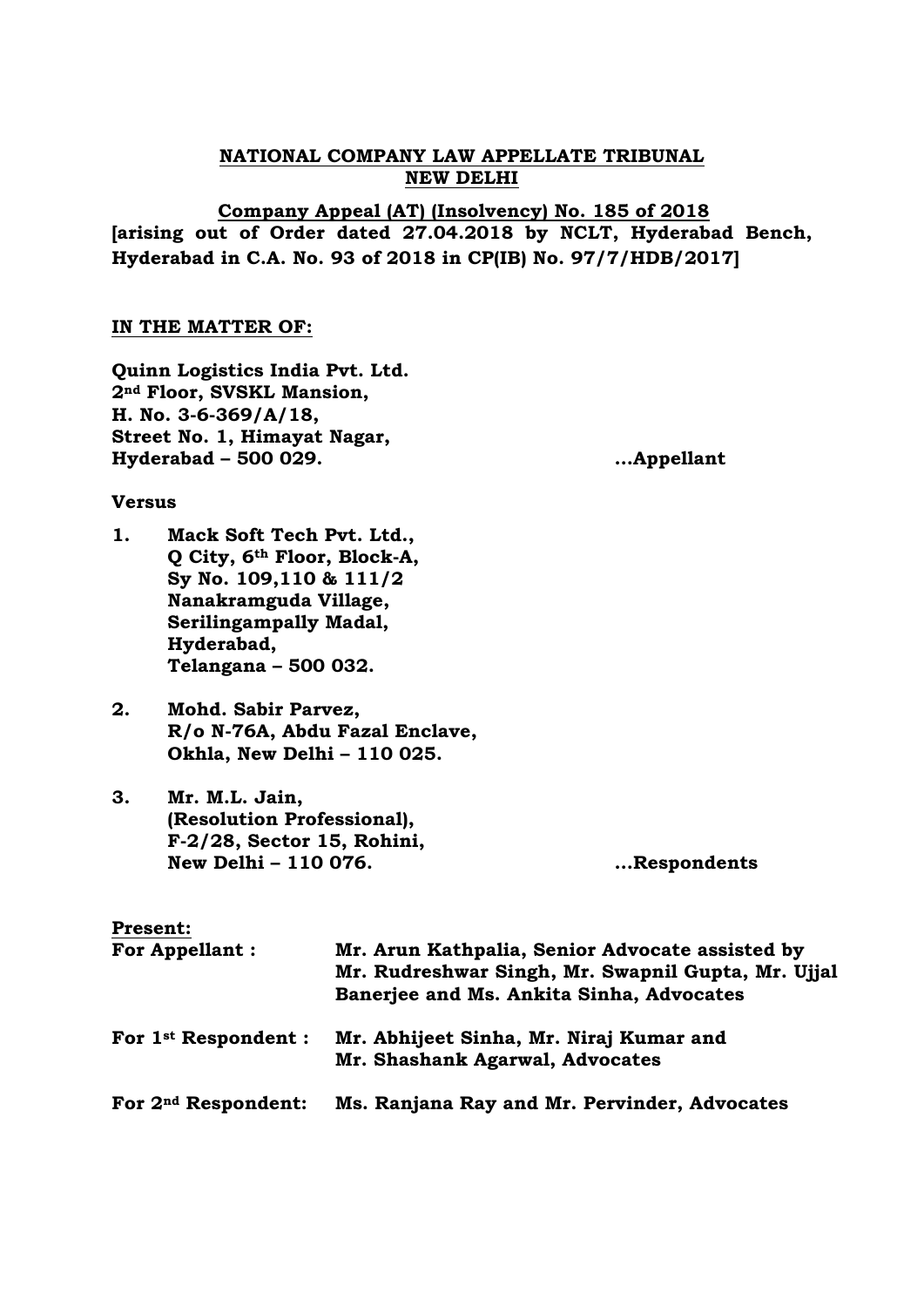# **J U D G M E N T**

## **SUDHANSU JYOTI MUKHOPADHAYA, J.**

The appellant – "Financial Creditor" has preferred this appal for modification of order dated 27th April, 2018 passed by the Adjudicating Authority (National Company Law Tribunal), Hyderabad Bench, Hyderabad in C.P. (IB) No. 97/7/HDB/2017 relevant portion of which reads as follows :

> *"In CP (IB) 97/7/HDB/2017 as stated supra, several applications are pending for adjudication by this Authority. There is no scope of adjudicating all the above applications before the expiry of 270 days. Therefore, taking into consideration the decisions stated supra relied upon by the Learned Senior Counsel for the Financial creditors and the fact that CIRP could not be taken up nearly about 160 days because of various interim orders passed by this Authority and in view of the pendency of above said applications for adjudicating, there is an urgent need to pass interim order to extend the CIRP period atleast till the next date of hearing. All the Counsels appearing for all the parties represented that it would be convenient for them to advance their arguments for final hearing of pending applications only on 15.05.2018 but*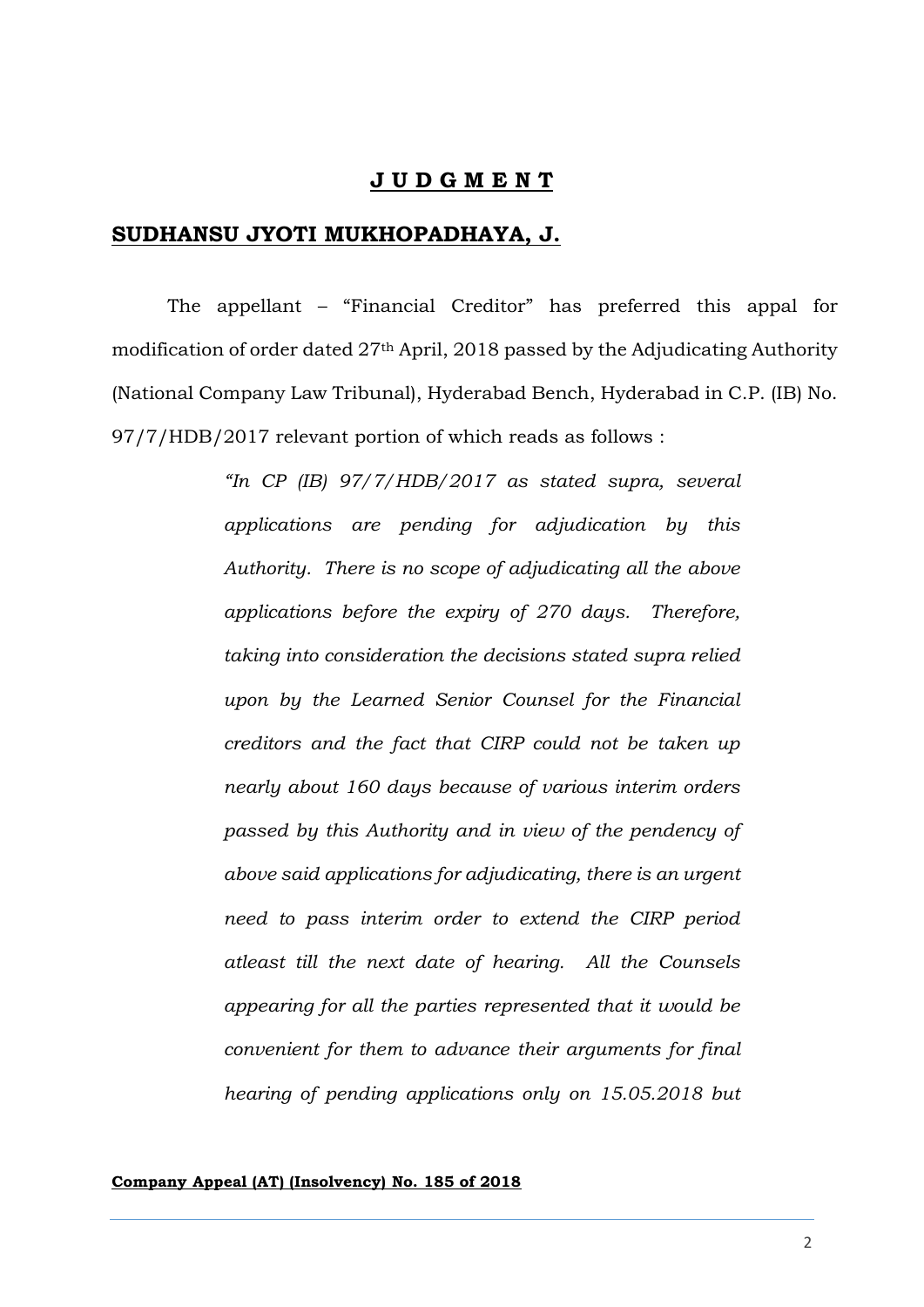*not before that date. Hence, the CIRP period is extended till 15.05.2018. The Learned Senior Counsel appearing for the Financial Creditors made a statement that in case the CIRP is extended for a considerable period, they have no objection to accept the Expression of Interest (EOI) submitted by the Resolution Applicants even after the expiry of the date fixed for receiving EOI.*

*This Interim Order is passed in CA 93/2018 extending the CIRP period till 15.05.2018, subject to the orders of the Hon'ble NCLAT in the Appeal pending before it. Registry is directed to list all the pending Applications including CA93/2018 for final hearing on 15.05.2018."*

2. Further prayer has been made to direct the Adjudicating Authority to exclude the period from 15th September, 2017 to 28th February, 2018 for counting the total period of 180 days + 90 days (total 270 days) as 'corporate insolvency resolution process' could not proceed during the aforesaid period on account of interim directions passed by the Adjudicating Authority.

3. Learned counsel appearing on behalf of the appellant submitted that for about 166 days, the 'corporate insolvency resolution process' remained stayed due to interim order passed by the Adjudicating Authority. In view of interim order no meeting of 'Committee of Creditors' could take place during the pendency of C.A. No. 197 of 2017 which was filed by one of the Director of the 'Corporate Debtor' challenging the constitution of 'Committee of Creditors'. The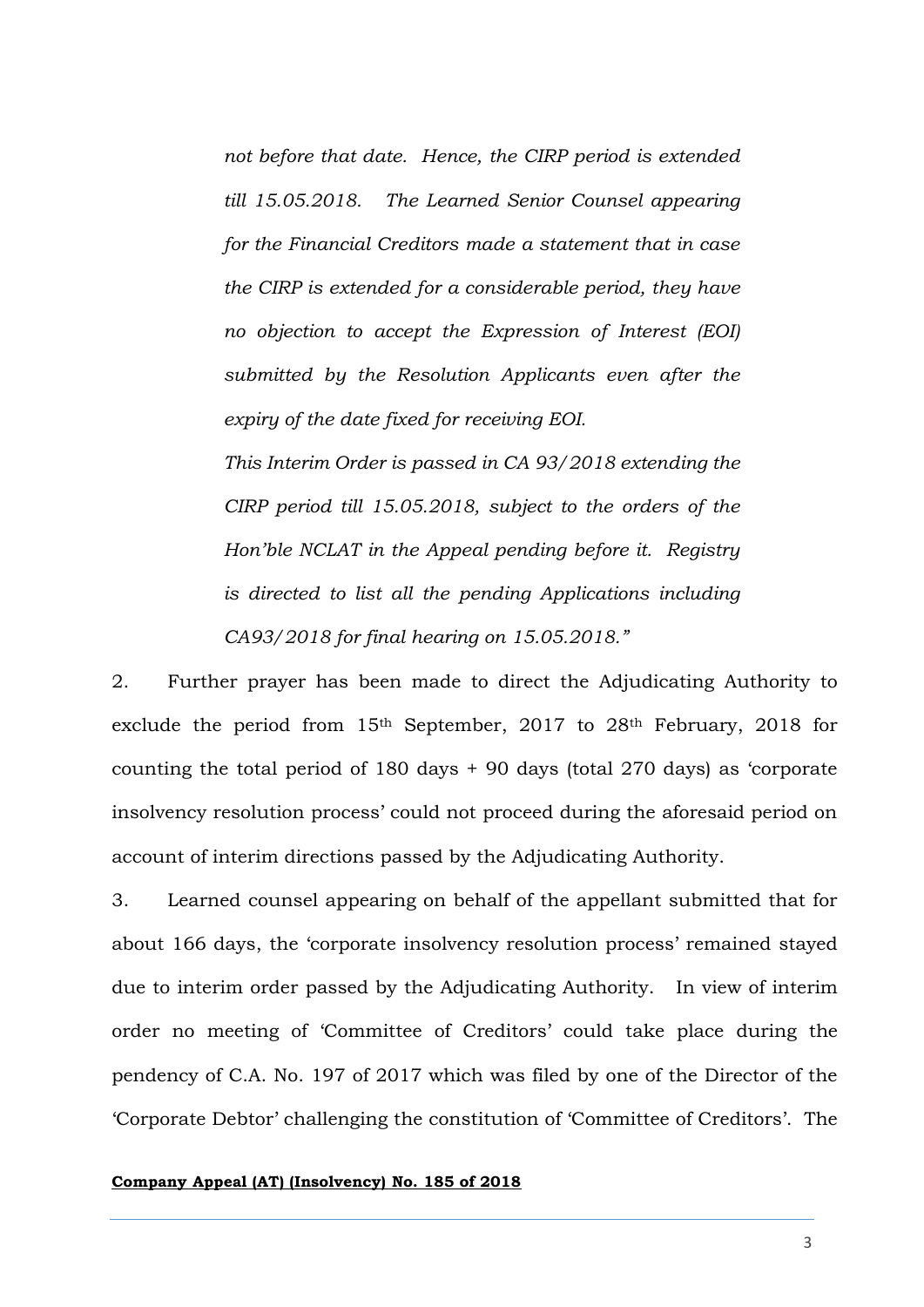order of stay was vacated only on 28th February, 2018 whereinafter further 'corporate insolvency resolution process' could proceed.

4. The appellant has brought on record the time chart to suggest the delay, as took place as follows:

| S.NO.     | <b>DATE</b>          | <b>STAGE</b>                  | <b>DAYS</b> |
|-----------|----------------------|-------------------------------|-------------|
| A.        | Between 11.08.2017 - | Initiation of CIRP, Order     | 10 days     |
|           | 21.08.2017           | copy made available.          |             |
| <b>B.</b> | Between 23.08.2017 - | IRP took charge, CoC          | 22 days     |
|           | 15.09.2017           | constituted                   |             |
| C.        | Between 15.09.2017 - | Interim Stay of the           | 166 days    |
|           | 28.02.2018           | proceedings of the First      |             |
|           |                      | CoC; followed by change       |             |
|           |                      | Resolution<br><sub>of</sub>   |             |
|           |                      | Professional and further      |             |
|           |                      | stay on CoC meetings          |             |
| D.        | Between 29.02.2017 - | Vacation<br>of<br>Stay,       | 57 days     |
|           | 27.04.2018           | Invitation of EOIs.<br>EoI    |             |
|           |                      | period needs<br>to<br>be      |             |
|           |                      | extended<br><b>as</b><br>some |             |
|           |                      | applicants have<br>come       |             |
|           |                      | forward beyond time and       |             |
|           |                      | only one EoI received in      |             |
|           |                      | time.                         |             |
| Ε.        | 27.04.2018           | Ld.<br>Adjudicating           |             |
|           |                      | Authority fails to exclude    |             |
|           |                      | time spent in litigation      |             |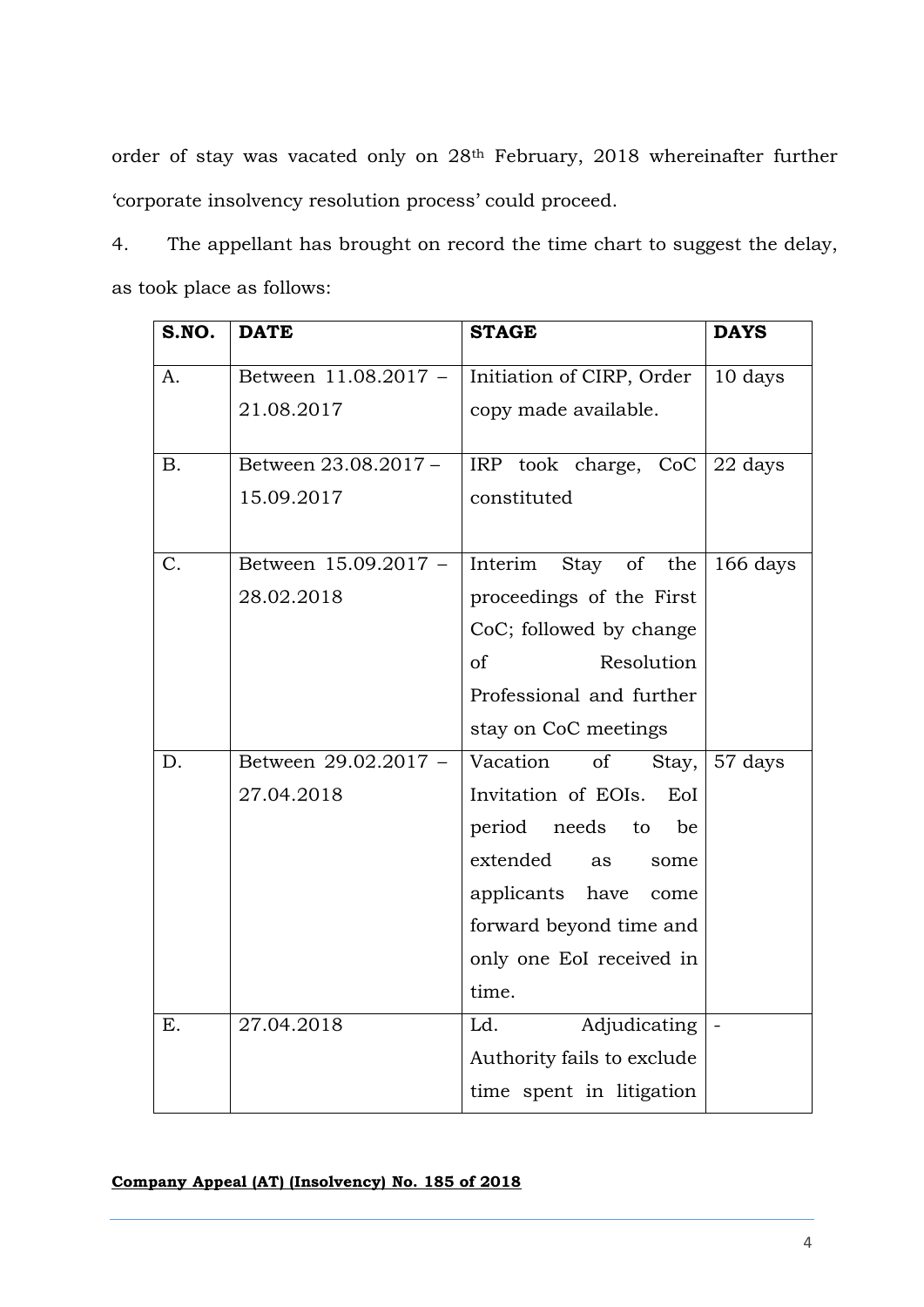|  | from CIRP period as a   |  |
|--|-------------------------|--|
|  | result there is further |  |
|  | uncertainty in CIRP.    |  |

5. Learned counsel appearing on behalf of the 'Resolution Professional' also requested to exclude the period of 166 days for the purpose of counting the total period of resolution process.

6. Similar question fell for consideration before this Appellate Tribunal in "*Quantum Limited (Corporate Debtor) vs. Indus Finance Corporation Limited – Company Appeal (AT) (Insolvency) No. 35of 2018"* wherein this Appellate Tribunal observed as follows:

- *"3. Section 12 prescribes the 'time limit for completion of insolvency resolution process', which reads as follows:*
- *12. Time-limit for completion of insolvency resolution process -*
- *(1) Subject to sub-section (2), the corporate insolvency resolution process shall be completed within a period of one hundred and eighty days from the date of admission of the application to initiate such process.*
- *(2) The resolution professional shall file an application to the Adjudicating Authority to extend the period of the corporate insolvency resolution process beyond one hundred and eighty days, if instructed to do so by a resolution passed at a meeting of the committee of creditors by a vote of seventy-five per cent of the voting shares.*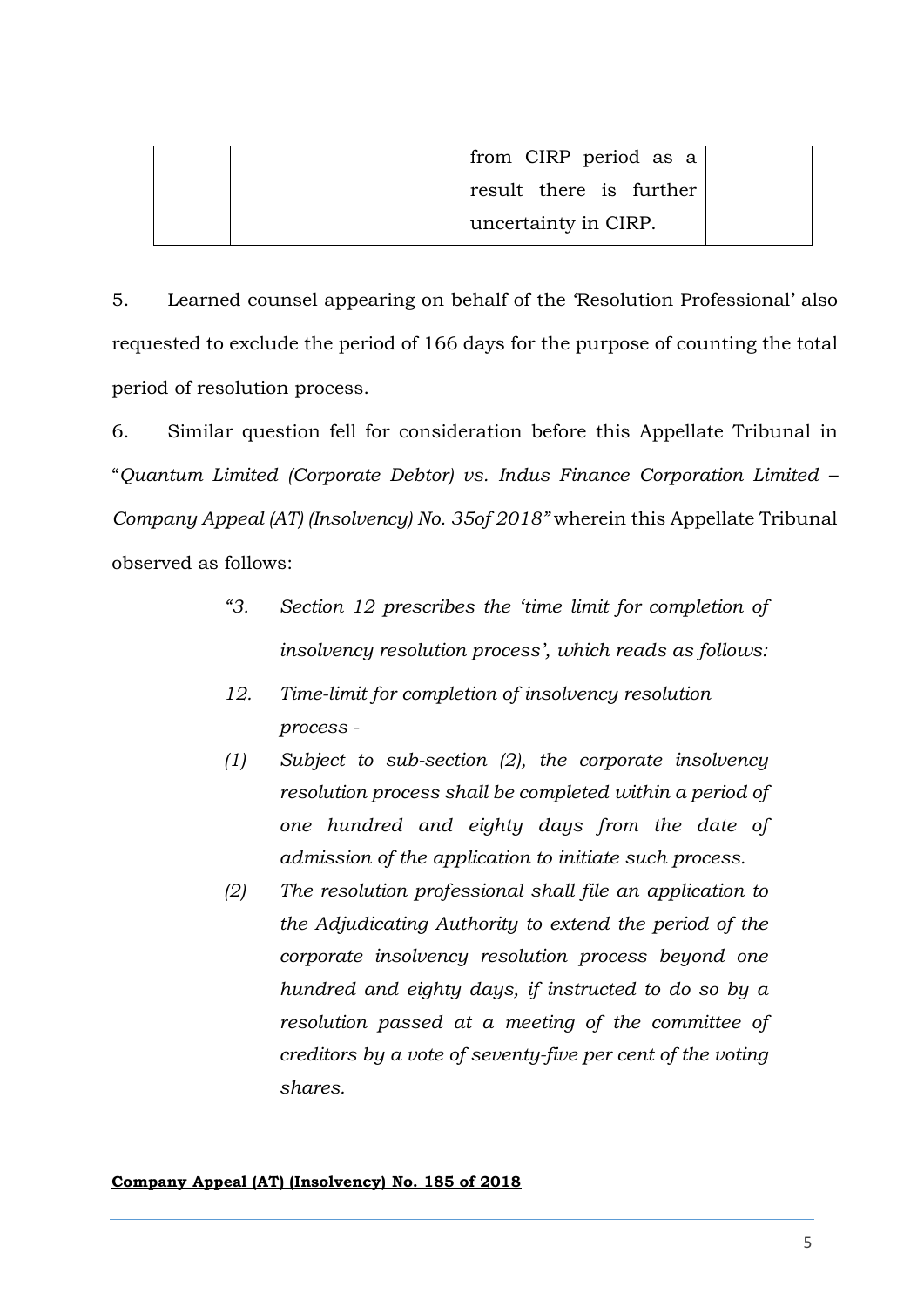*(3) On receipt of an application under sub-section (2), if the Adjudicating Authority is satisfied that the subject matter of the case is such that corporate insolvency resolution process cannot be completed within one hundred and eighty days, it may by order extend the duration of such process beyond one hundred and eighty days by such further period as it thinks fit, but not exceeding ninety days:* 

> *Provided that any extension of the period of corporate insolvency resolution process under this section shall not be granted more than once."*

*4. From sub-section (2) of Section 12, it is clear that resolution professional can file an application to the Adjudicating Authority for extension of the period of the corporate insolvency resolution process, only if instructed to do so by a resolution passed at a meeting of the committee of creditors by a vote of 75% of the voting shares. The provision does not stipulate that such application is to be filed before the Adjudicating Authority within 180 days. If within 180 days including the last day i.e. 180th day, a resolution is passed by the committee of creditors by a majority vote of 75% of the voting shares, instructing the resolution professional to file an application for extension of period in such case, in the interest of justice and to ensure that*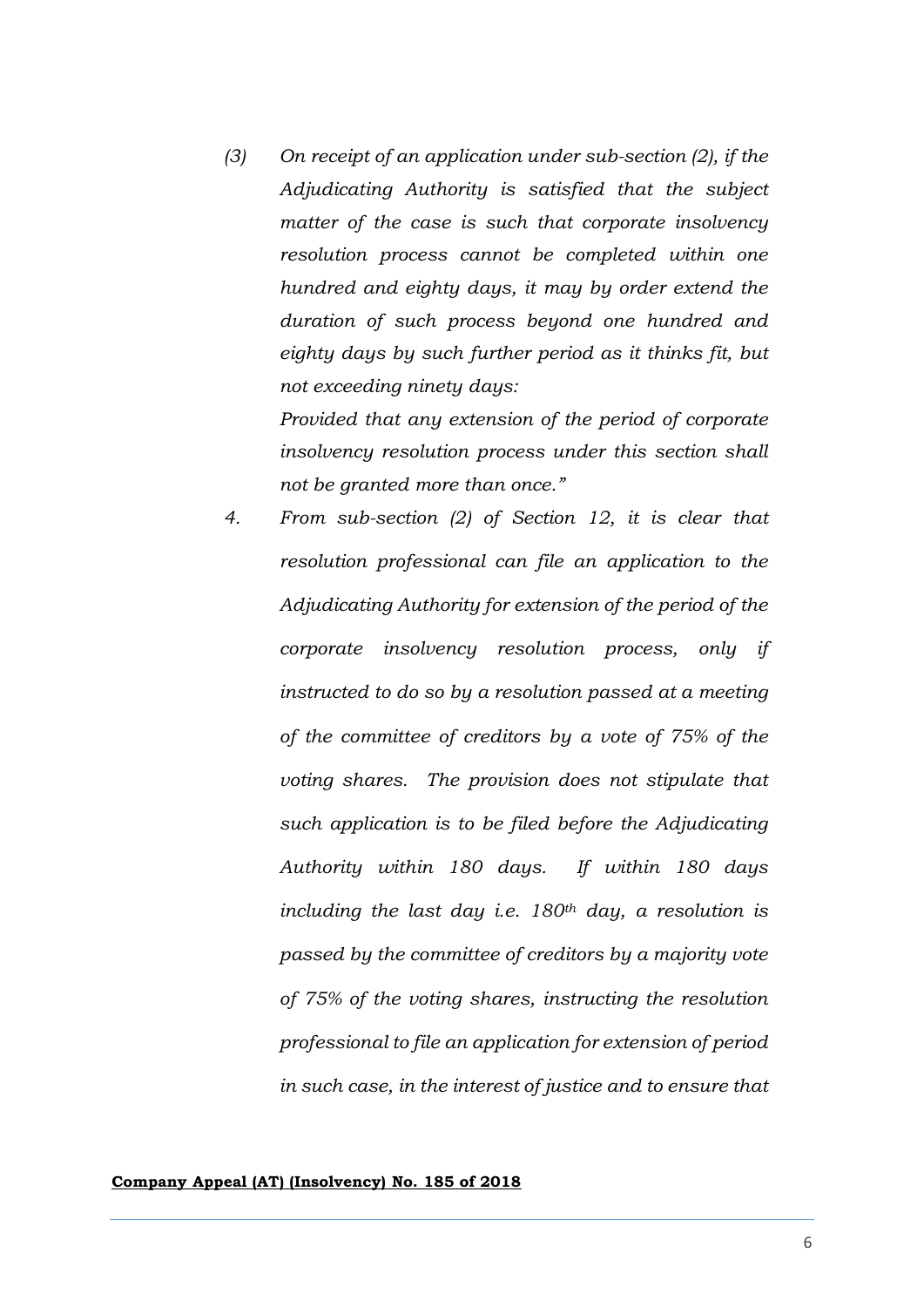*the resolution process is completed following all the procedures time should be allowed by the Adjudicating Authority who is empowered to extend such period up to 90 days beyond 180th day.* 

- *5. In the present case, the Adjudicating Authority has not hold that the subject matter of the case do not justify to extend the period. It has not been rejected on the ground that the committee of creditors or resolution professional has not justified their performance during the 180 days. In such circumstances, it was duty on the part of the Adjudicating Authority to extend the period to find out whether a suitable resolution plan is to be approved instead of going for liquidation, which is the last recourse on failure of resolution process.*
- *6. For the aforesaid reasons, we set aside the impugned order dated 18th December, 2017 and extend the period of resolution process for another 90 days to be counted from today. The period between 181st day and passing of this order shall not be counted for any purpose and is to be excluded for all purpose. Now the Adjudicating Authority will proceed in accordance with law."*

7. In *"Amar Remedies Ltd. (Through the Resolution Professional) vs. IDBI Bank Ltd. & Ors. – Company appeal (AT) (Insolvency) No. 59 of 2018"* taking into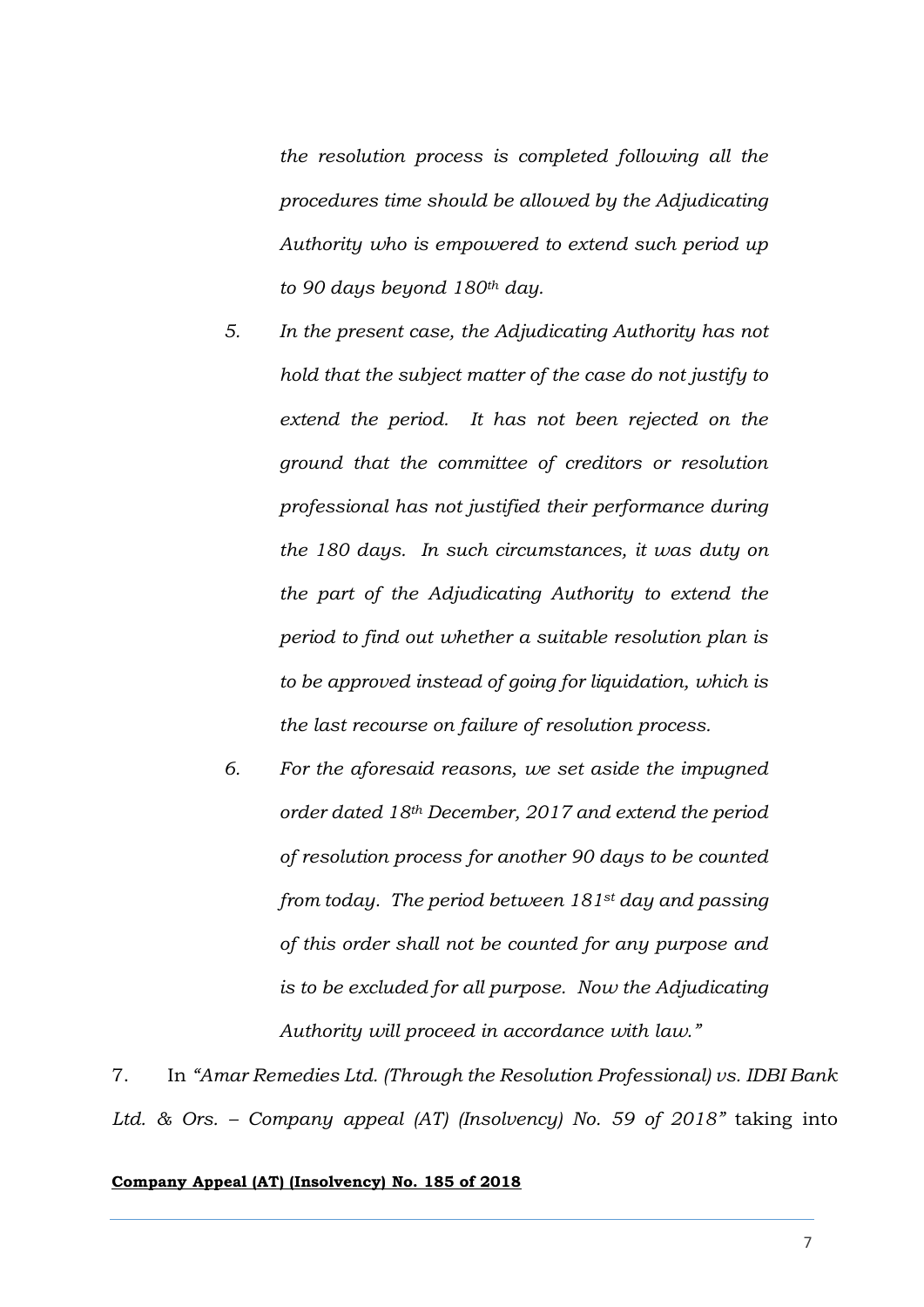consideration the justification of extension of the period, this Appellate Tribunal by judgment dated 5th March, 2018 extended the period for resolution process for another 90 days from the date of the order passed by the Appellate Tribunal. There are other cases wherein similar orders were passed, namely *"M/s. Shilpi Cable Technologies vs. Macquarie Bank Ltd. – I.A. No. 30 of 2018 in Company Appeal (AT) (Insolvency) No. 101 of 2017". T*herein taking into consideration the fact that the Hon'ble Supreme Court has set aside the order passed by this Appellate Tribunal and restored the corporate insolvency resolution process as was initiated by the Adjudicating Authority, passed the following order:-

> *4. We have heard learned counsel appearing on behalf of the 'Insolvency Resolution Professional' and learned counsel appearing on behalf of the Respondent-Macquarie Bank Limited ('Operational Creditor') and perused the decision of the Hon'ble Supreme Court in "Macquarie Bank Limited Vs. Shilpi Cable Technologies Ltd." Taking into consideration the fact that because of the order passed by this Appellate Tribunal on 1st August, 2017, the 'Resolution Professional' could not function. Now, pursuant to the Hon'ble Supreme Court order as the 'Resolution Professional' has resumed the office on 3rd January, 2018 and allowed to function pursuant to this Appellate Tribunal's interim order dated 15th January, 2018, we hold that the period from*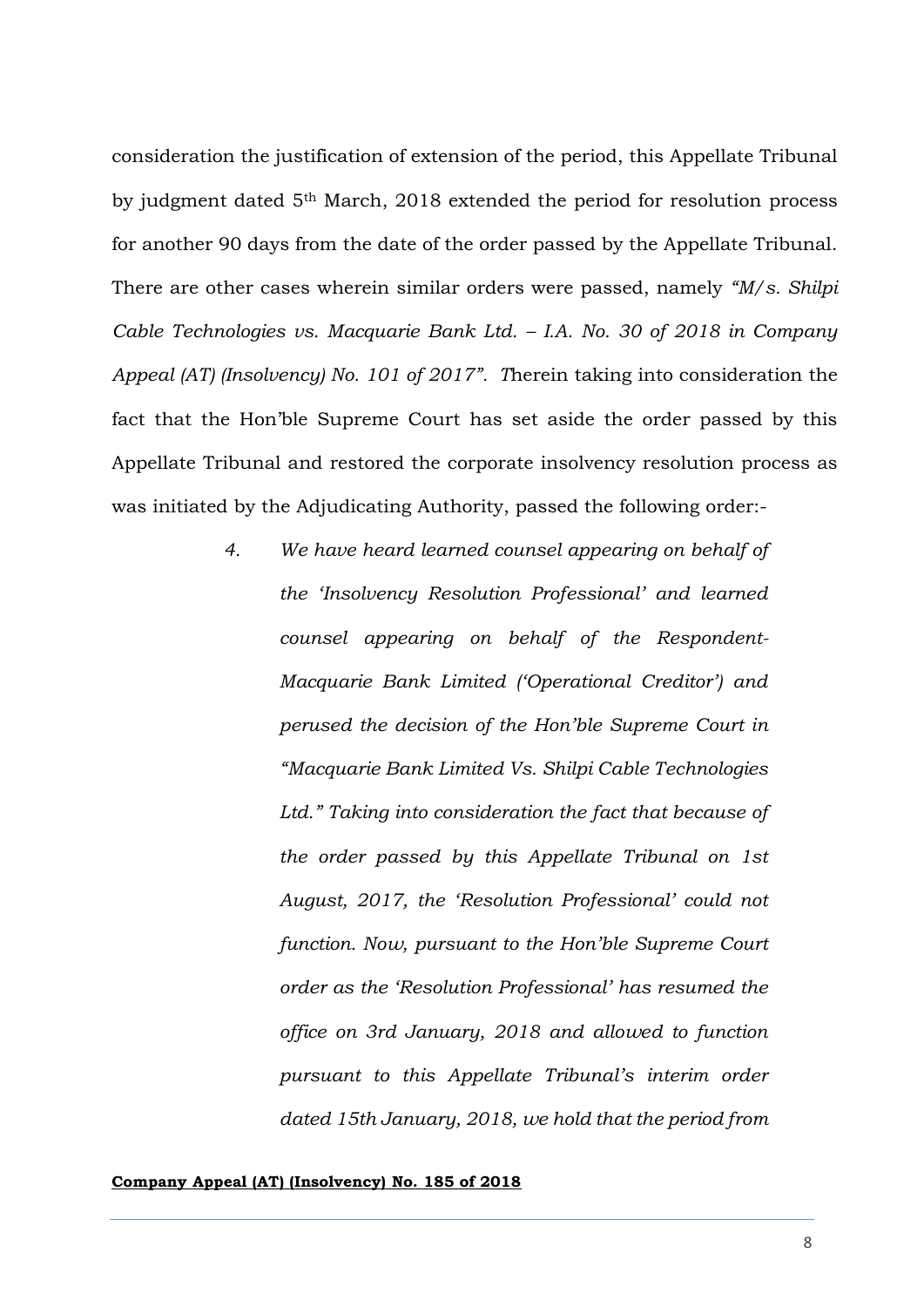*1st August, 2017 to 14th January, 2018 will not be counted for the purpose of counting total period of 180 days for completing the 'Resolution Process'. In case the 'Resolution Process' is not completed within 180 days, even after excluding the period aforesaid, it will be open to the 'Committee of Creditors'/ 'Resolution Professional' to request the Adjudicating Authority for more time."*

8. One or other Adjudicating Authority including Adjudicating Authority (Hyderabad Bench), Hyderabad, (Kolkata Bench), Kolkata and (Ahmedabad Bench), Ahmedabad have also passed the order excluding such period taking into consideration the facts and circumstances of each case.

9. From the decisions aforesaid, it is clear that if an application is filed by the 'Resolution Professional' or the 'Committee of Creditors' or 'any aggrieved person' for justified reasons, it is always open to the Adjudicating Authority/Appellate Tribunal to 'exclude certain period' for the purpose of counting the total period of 270 days, if the facts and circumstances justify exclusion, in unforeseen circumstances.

10. For example, for following good grounds and unforeseen circumstances, the intervening period can be excluded for counting of the total period of 270 days of resolution process:-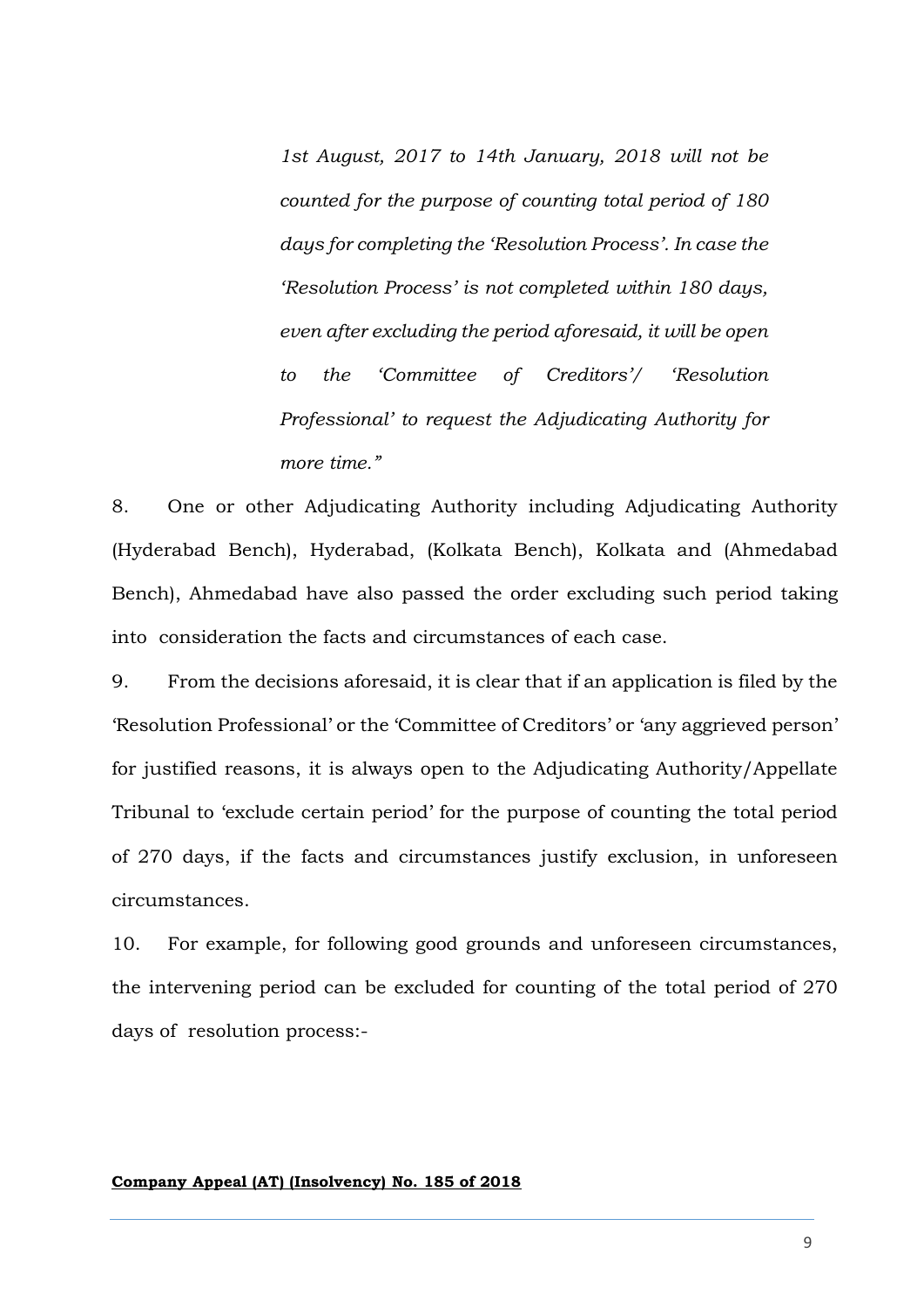- (i) If the corporate insolvency resolution process is stayed by 'a court of law or the Adjudicating Authority or the Appellate Tribunal or the Hon'ble Supreme Court.
- (ii) If no 'Resolution Professional' is functioning for one or other reason during the corporate insolvency resolution process, such as removal.
- (iii) The period between the date of order of admission/moratorium is passed and the actual date on which the 'Resolution Professional' takes charge for completing the corporate insolvency resolution process.
- (iv) On hearing a case, if order is reserved by the Adjudicating Authority or the Appellate Tribunal or the Hon'ble Supreme Court and finally pass order enabling the 'Resolution Professional' to complete the corporate insolvency resolution process.
- (v) If the corporate insolvency resolution process is set aside by the Appellate Tribunal or order of the Appellate Tribunal is reversed by the Hon'ble Supreme Court and corporate insolvency resolution process is restored.
- (vi) Any other circumstances which justifies exclusion of certain period.

 However, after exclusion of the period, if further period is allowed the total number of days cannot exceed 270 days which is the maximum time limit prescribed under the Code.